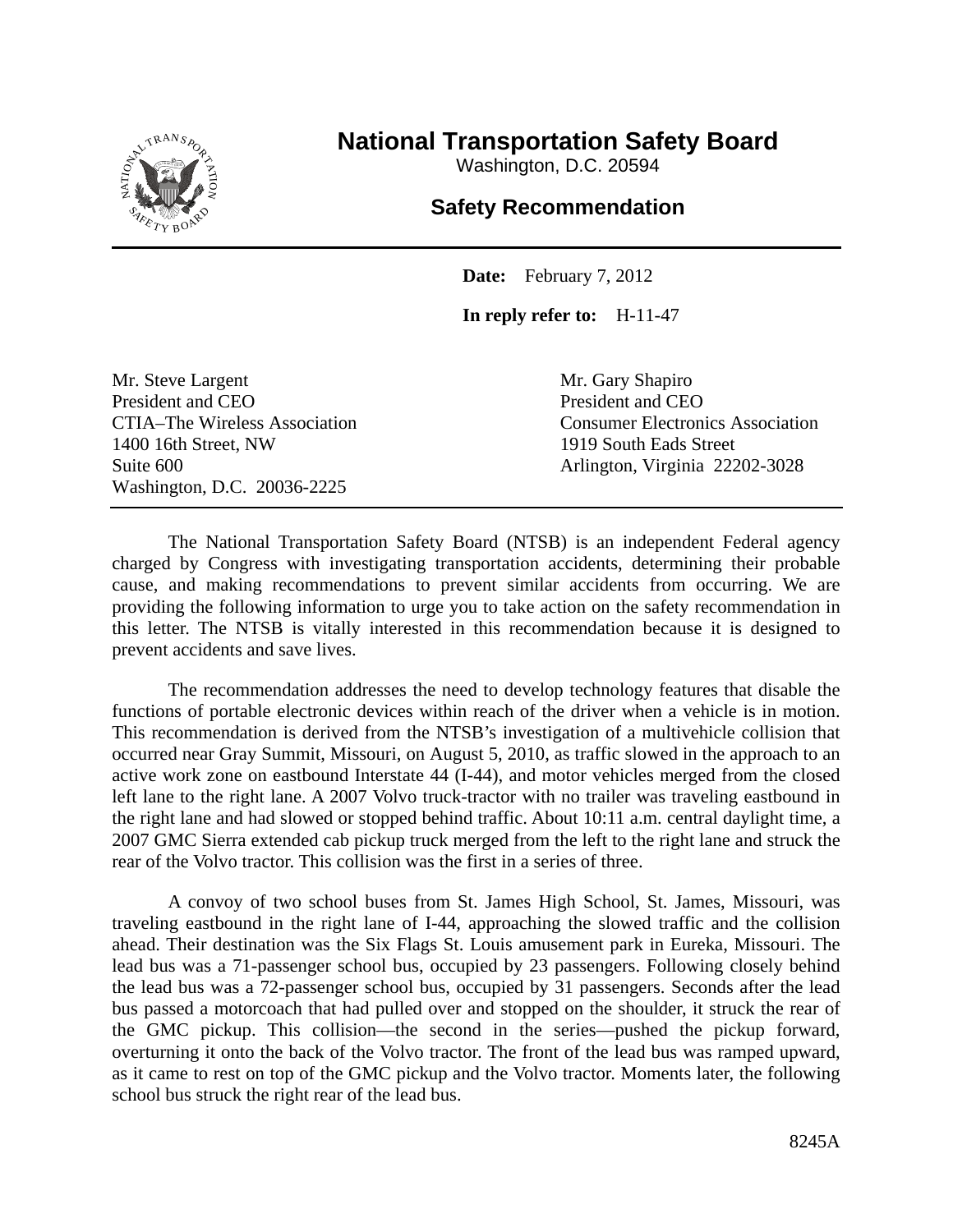The driver of the GMC pickup and one passenger seated in the rear of the lead school bus were killed. A total of 35 passengers from both buses, the 2 bus drivers, and the driver of the Volvo tractor received injuries ranging from minor to serious. Eighteen people were uninjured.<sup>1</sup> As a result of this investigation, the NTSB has issued 13 safety recommendations, 1 of which is addressed to CTIA–The Wireless Association and the Consumer Electronics Association. This recommendation is consistent with the evidence we found and the analysis we performed. Information supporting this recommendation is discussed below. The NTSB would appreciate a response from you within 90 days addressing the actions you have taken or intend to take to implement our recommendation.

The NTSB determined that the probable cause of the initial Gray Summit collision was distraction, likely due to a text messaging conversation being conducted by the GMC pickup driver, which resulted in his failure to notice and react to a Volvo tractor that had slowed or stopped in response to a queue that had developed in a work zone. The second collision, between the lead school bus and the GMC pickup, was the result of the bus driver's inattention to the forward roadway due to excessive focus on a motorcoach parked on the shoulder of the road. The final collision was due to the driver of the following school bus not maintaining the recommended minimum distance from the lead school bus in the seconds preceding the accident. Contributing to the severity of the accident was the lack of forward collision warning systems on the two school buses.

There is evidence that the driver of the GMC pickup may have been distracted immediately before the initial collision. Records from the cellular telephone provider indicate that from 9:58–10:09 a.m., the driver received 5 text messages and sent 6—for a total of 11 messages. Because the records do not document transmission times to the second, the final incoming message could have arrived at any time between 10:09:00–10:09:59 a.m. This pattern of communication strongly suggests that the driver was in an active text messaging conversation; because the final exchange was an incoming text, it can be assumed that it was the driver's turn to reply.

A witness traveling near the GMC pickup reported that the driver appeared to lean to the right before the pickup struck the rear of the Volvo tractor. The witness stated that he did not see brake lights illuminate, which is consistent with data from the pickup's sensing and diagnostic module, indicating that the brakes were not applied in the last second prior to impact. The driver of the pickup might have been engaged in reading an incoming text, typing an outgoing text, or leaning to the right to retrieve his cell phone. The NTSB concluded that the absence of a timely brake application, the cellular provider records indicating frequent texting while driving, the temporal proximity of the last incoming text message to the collision, and the witness statement regarding the driver's actions indicate that the GMC pickup driver was most likely distracted from the driving task by a text messaging conversation at or near the time of the accident.

 <sup>1</sup> For additional information, see *Multivehicle Collision, Interstate 44 Eastbound, Gray Summit, Missouri, August 5, 2010*, Highway Accident Report NTSB/HAR-11/03 (Washington, DC: National Transportation Safety Board, 2011), which is available on the NTSB website at <http://www.ntsb.gov/>.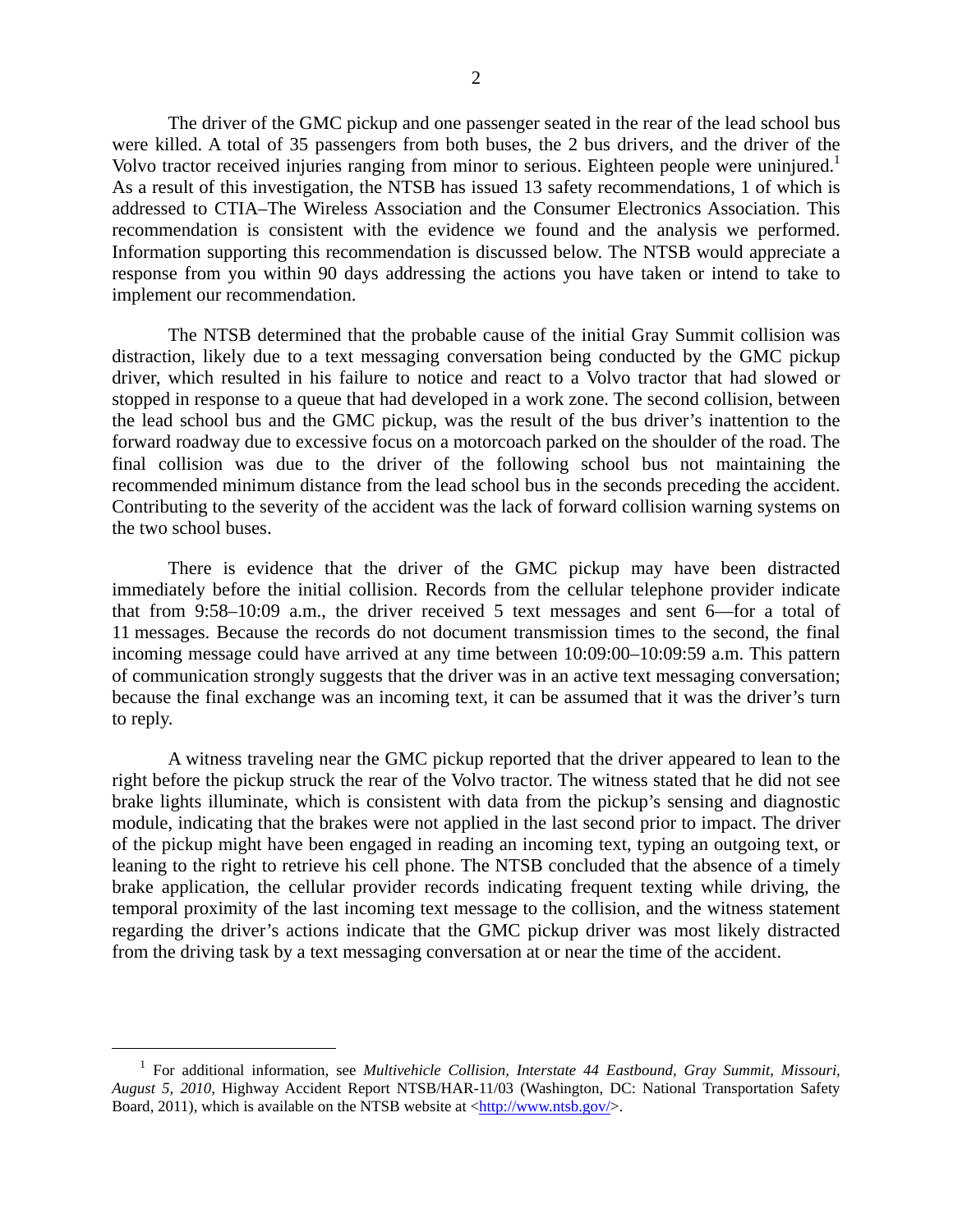The National Highway Traffic Safety Administration (NHTSA) estimates that in the year 2009, nearly 5,500 people died and 450,000 people were injured in distraction-related accidents.<sup>2</sup> The findings from analysis of police-reported crashes indicate that 11 percent of crashes involve some form of distraction. NHTSA's "100-car study" found that 23 percent of recorded crashes can be attributed to driver distraction.<sup>3</sup> Texting while driving is one distraction that has consistently been found to impair driving performance. A study of commercial driver distraction conducted by the Virginia Tech Transportation Institute (VTTI) found that drivers were 23 times more likely to experience a safety-critical event when they were involved in texting.<sup>4</sup> In one simulator study, drivers engaged in text messaging had slower reaction times (35 percent slower) and poor lateral vehicle control.<sup>5</sup> Another simulator study found that sending and receiving text messages led to poorer performance on safety-critical driving measures, including lateral position maintenance, detection of road signs, and time with eyes off the road.<sup>6</sup> A fourth study reported that texting drivers in a simulator responded more slowly to the onset of brake lights and demonstrated forward and lateral control impairments. In addition, text-messaging drivers were involved in more simulated crashes.<sup>7</sup> A Texas Transportation Institute study found that drivers responded more slowly when either reading or writing text messages.<sup>8</sup>

In addition to texting devices, the use of other forms of portable electronic devices<sup>9</sup> (such as music players and gaming units, cell phones, and computer tablets) has been found to result in visual, auditory, manual, and cognitive distractions—which have been shown to increase the likelihood of an accident. A VTTI study found that, among light vehicle drivers, the use of handheld wireless devices was the most common type of distraction and resulted in the most near crashes.10 A safety-critical event was 6.7 times more likely when a driver was reaching for or using an electronic device, such as a cell phone.<sup>11</sup> A VTTI study of commercial drivers found that a safety-critical event was 163 times more likely if a driver was texting, e-mailing, or

<sup>7</sup> F. Drews and others, "Text Messaging During Simulated Driving," *Human Factors*, vol. 51, no. 2 (2009).

<sup>&</sup>lt;sup>2</sup> See <http://distraction.gov/stats\_and\_facts/index.html>, accessed October 26, 2011.

<sup>3</sup> S. Klauer and others, *The Impact of Driver Inattention on Near-Crash/Crash Risk, An Analysis Using the 100-Car Naturalistic Driving Study Data*, Report No. DOT-HS-810-594 (Washington, DC: National Highway Traffic Safety Administration, 2006).

<sup>4</sup> R. Olson and others, *Driver Distraction in Commercial Vehicle Operations*, Report No. FMCSA-RRR-09-042 (Washington, DC: Federal Motor Carrier Safety Administration, 2009).

<sup>5</sup> N. Reed and R. Robbins, *The Effect of Text Messaging On Driver Behavior: A Simulator Study* (Berkshire, UK: Transport Research Laboratory, 2008).

<sup>&</sup>lt;sup>6</sup> S. Hosking, K. Young, and M. Regan, "The Effects of Text Messaging on Young Novice Driver Performance," *Distracted Driving* (Sidney, NSW: Australasian College of Road Safety, 2007), pp. 155–187.

<sup>8</sup> J. Cooper, C. Yager, and S. Chrysler, *An Investigation of the Effects of Reading and Writing Text-Based Messages While Driving*, Report No. 476660-00024-1 (College Station, Texas: Texas Transportation Institute, August 2011).

<sup>&</sup>lt;sup>9</sup> This use includes, but is not limited to, dialing, answering, e-mailing, accessing the Internet, and viewing, reaching, locating, and operating portable electronic devices.

<sup>10</sup> T. Dingus and others, *The 100-Car Naturalistic Driving Study, Phase II: Results of the 100-Car Field Experiment* (Washington, DC: National Highway Traffic Safety Administration, 2006).

<sup>&</sup>lt;sup>11</sup> FMCSA-RRR-09-042.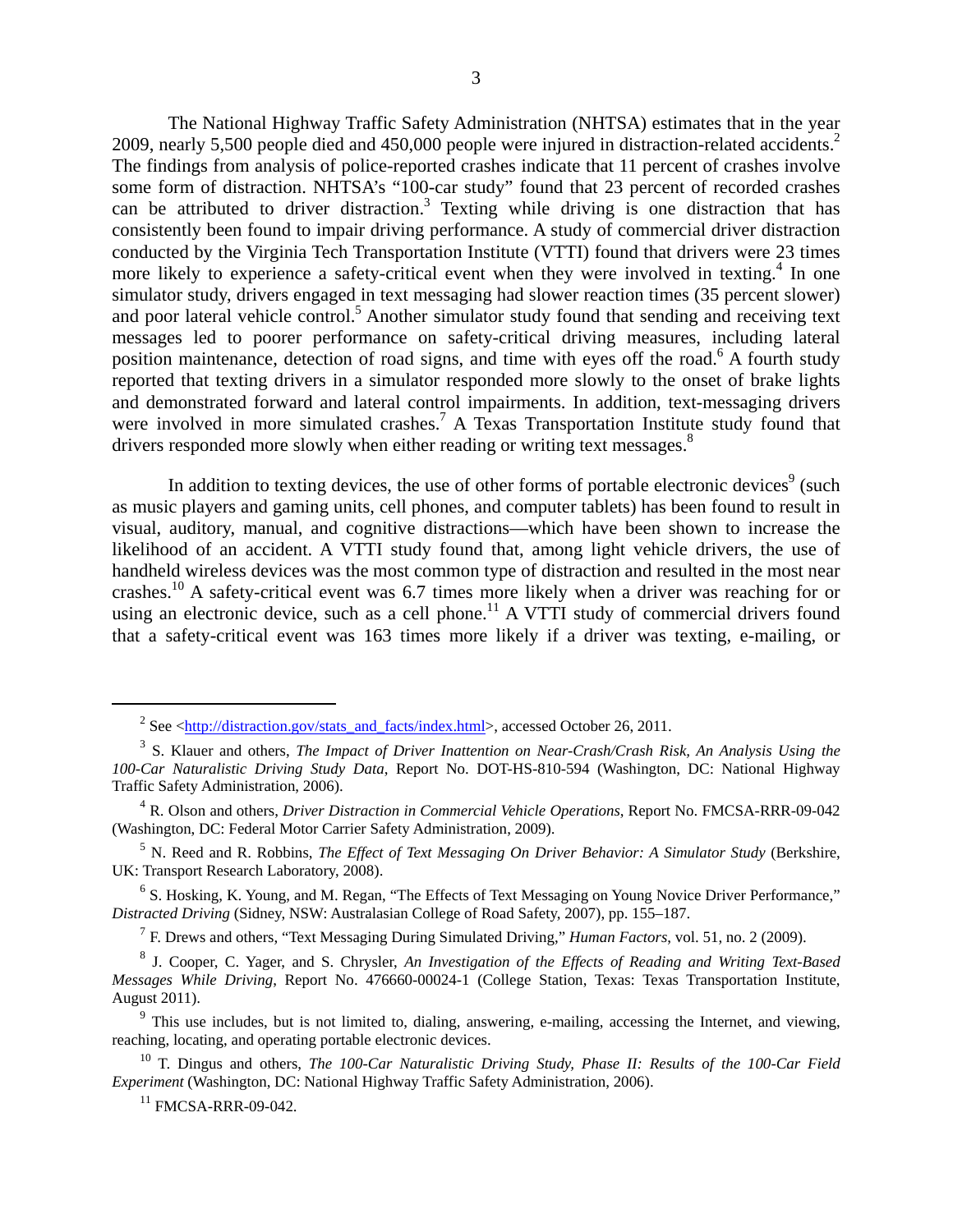accessing the Internet.<sup>12</sup> This research also found that portable music players can divert a driver's attention from the driving task for prolonged periods.

Manufacturers of portable electronic devices play a vital role in promoting the safe use of their products. Although a majority of people are aware of the risks associated with cell phones and driving, almost three-fourths of cell phone owners report using their phones while driving.<sup>13</sup> It is possible that this disconnect may be due to a common driver misperception: that you are a safer driver than others and better able to safely multitask. It is also possible that drivers gravitate to portable electronic devices in times of low driving workload—a temptation that could quickly increase the risk of experiencing a critical event. Some cellular providers have begun offering mobile phone applications that disable texting and block nonemergency calls when a vehicle is in motion;<sup>14</sup> and third-party devices are currently available that allow motorists to voluntarily disable nonemergency calls on their cell phones while driving.<sup>15</sup>

The NTSB maintains that for those devices designed for use while driving or that are frequently used while driving—such as cell phones and computer tablets—manufacturers and providers of these devices should be sensitive to the distractions that this equipment could cause and disable features that do not provide an emergency or driving-related benefit when the vehicle is in motion. The NTSB concluded that manufacturers and providers of portable electronic devices known to be frequently used while driving should reduce the potential of these devices to distract drivers by developing features that discourage their use or that limit their nondriving- or nonemergency-related functionality while a vehicle is in operation.

Therefore, as a result of its investigation of the Gray Summit accident, the National Transportation Safety Board makes the following safety recommendation to CTIA–The Wireless Association and the Consumer Electronics Association:

Encourage the development of technology features that disable the functions of portable electronic devices within reach of the driver when a vehicle is in motion; these technology features should include the ability to permit emergency use of the device while the vehicle is in motion and have the capability of identifying occupant seating position so as not to interfere with use of the device by passengers. (H-11-47)

The NTSB also issued new safety recommendations to the National Highway Traffic Safety Administration, the 50 states and the District of Columbia, the state of Missouri, the Missouri Department of Elementary and Secondary Education, and the National Association of State Directors of Pupil Transportation Services, the National Association for Pupil Transportation, and the National School Transportation Association. The NTSB reiterated

 <sup>12</sup> J. Hickman, R. Hanowski, and J. Bocanegra, *Distraction in Commercial Trucks and Buses: Assessing Prevalence and Risk in Conjunction With Crashes and Near Crashes*, Report No. FMCSA-RRR-10-049 (Washington, DC: Federal Motor Carrier Safety Administration, 2010).

<sup>&</sup>lt;sup>13</sup> "Large Majority of Drivers Who Own Cell Phones Use Them While Driving Even Though They Know This Is Dangerous," *The Harris Poll #58* (New York City, New York: Harris Interactive, June 8, 2009).

<sup>&</sup>lt;sup>14</sup> T-Mobile offers "DriveSmart Plus" for a monthly fee of \$4.99, and Sprint offers "Sprint Drive First" for a monthly fee of \$2.00.

<sup>15</sup> N. Lerner and others, *An Exploration of Vehicle-Based Monitoring of Novice Teen Drivers: Final Report*, Report No. DOT-HS-811-333 (Washington, DC: National Highway Traffic Safety Administration, 2010).